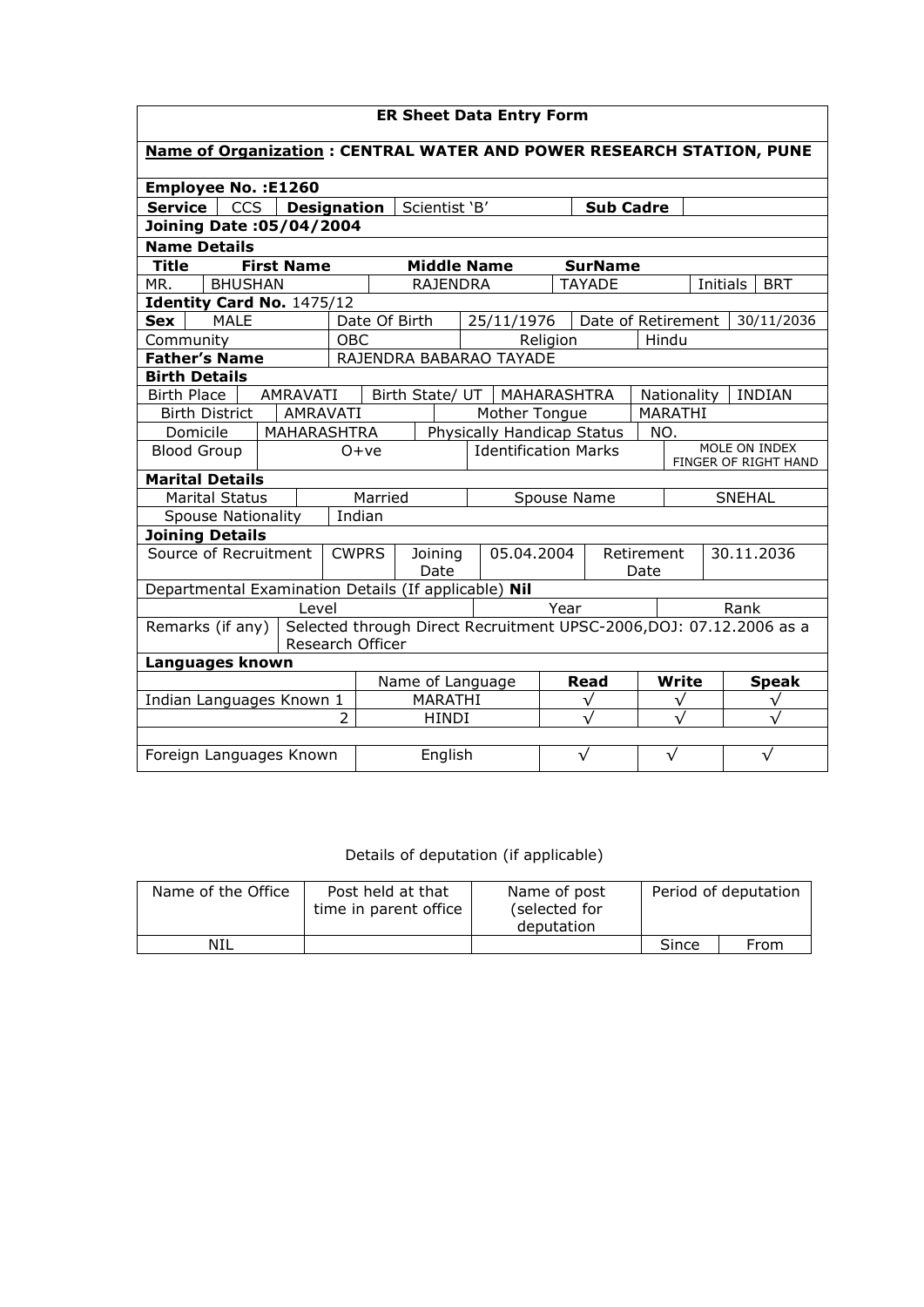## Details of Foreign Visit

| SI.<br>No. | Place of Visit | Date of<br>visit | Post held at<br>that time | Whether it<br>is a | Details of visit |
|------------|----------------|------------------|---------------------------|--------------------|------------------|
|            |                |                  |                           | personal or        |                  |
|            |                |                  |                           | official visit     |                  |
|            | NIL            |                  |                           |                    |                  |

## Transfer/Posting Detail (if applicable)

| Place      | of posting<br>Period |      |  |  |  |  |  |  |
|------------|----------------------|------|--|--|--|--|--|--|
|            | $\cap$ ince          | From |  |  |  |  |  |  |
| <b>NIL</b> |                      |      |  |  |  |  |  |  |

| Qualification (Use extra photocopy sheets for multi qualifications, experience, training, awards details) |            |                               |  |                   |                   |                  |  |  |  |
|-----------------------------------------------------------------------------------------------------------|------------|-------------------------------|--|-------------------|-------------------|------------------|--|--|--|
| Qualification                                                                                             | Discipline |                               |  | Specialization 1  |                   |                  |  |  |  |
| M Tech                                                                                                    |            | <b>Structural Engineering</b> |  |                   | <b>Structures</b> |                  |  |  |  |
| Year                                                                                                      |            | Division                      |  | CGPA/ % Marks     | Specialization 2  |                  |  |  |  |
| 2003                                                                                                      |            | First                         |  | 65.50%            |                   |                  |  |  |  |
| Institution                                                                                               |            | University                    |  | Place             |                   | Country          |  |  |  |
| VNIT                                                                                                      |            | VNIT                          |  | Nagpur            |                   | India            |  |  |  |
| Qualification                                                                                             |            | Discipline                    |  |                   | Specialization 1  |                  |  |  |  |
| 2) BE                                                                                                     |            | Civil Engineering             |  | Civil Engineering |                   |                  |  |  |  |
| Year                                                                                                      |            | Division                      |  | CGPA/ % Marks     |                   | Specialization 2 |  |  |  |
| 1999                                                                                                      |            | Distinction                   |  | 78.50%            |                   |                  |  |  |  |
| Institution                                                                                               |            | University                    |  | Place             |                   | Country          |  |  |  |
| College of Engg. Badnera                                                                                  |            | Amravati                      |  | Amravati          |                   | India            |  |  |  |

| <b>Experience</b>                                                                             |  |                            |                                      |           |  |  |  |  |  |
|-----------------------------------------------------------------------------------------------|--|----------------------------|--------------------------------------|-----------|--|--|--|--|--|
| Type of Posting                                                                               |  | Level                      |                                      |           |  |  |  |  |  |
| Permanent                                                                                     |  |                            | Group 'B' (Non-Gz)                   |           |  |  |  |  |  |
| Designation                                                                                   |  |                            | <b>Present Position</b>              |           |  |  |  |  |  |
| Research Assistant-Engg.                                                                      |  |                            | Scientist 'B' (Group 'A' - Gazetted) |           |  |  |  |  |  |
| Ministry                                                                                      |  |                            | Department                           |           |  |  |  |  |  |
| MoWR, RD & GR                                                                                 |  | <b>CWPRS</b>               |                                      |           |  |  |  |  |  |
| Office                                                                                        |  | Place                      |                                      |           |  |  |  |  |  |
| <b>CWPRS</b>                                                                                  |  | Pune                       |                                      |           |  |  |  |  |  |
| <b>Experience Subject</b>                                                                     |  | Period of Posting          |                                      |           |  |  |  |  |  |
| Maior                                                                                         |  | Minor                      | From                                 | To        |  |  |  |  |  |
| Coastal Engineering                                                                           |  | Physical Model Studies for | 05.04.2004                           | Till Date |  |  |  |  |  |
| (Design of Coastal Hydraulic                                                                  |  | Coastal Hydraulic          |                                      |           |  |  |  |  |  |
| Structures)                                                                                   |  | Structures.                |                                      |           |  |  |  |  |  |
| Note:-Refer the Annexure to fill above Major, Minor Subjects and below given training subject |  |                            |                                      |           |  |  |  |  |  |
| (minimum 1 week & above)                                                                      |  |                            |                                      |           |  |  |  |  |  |